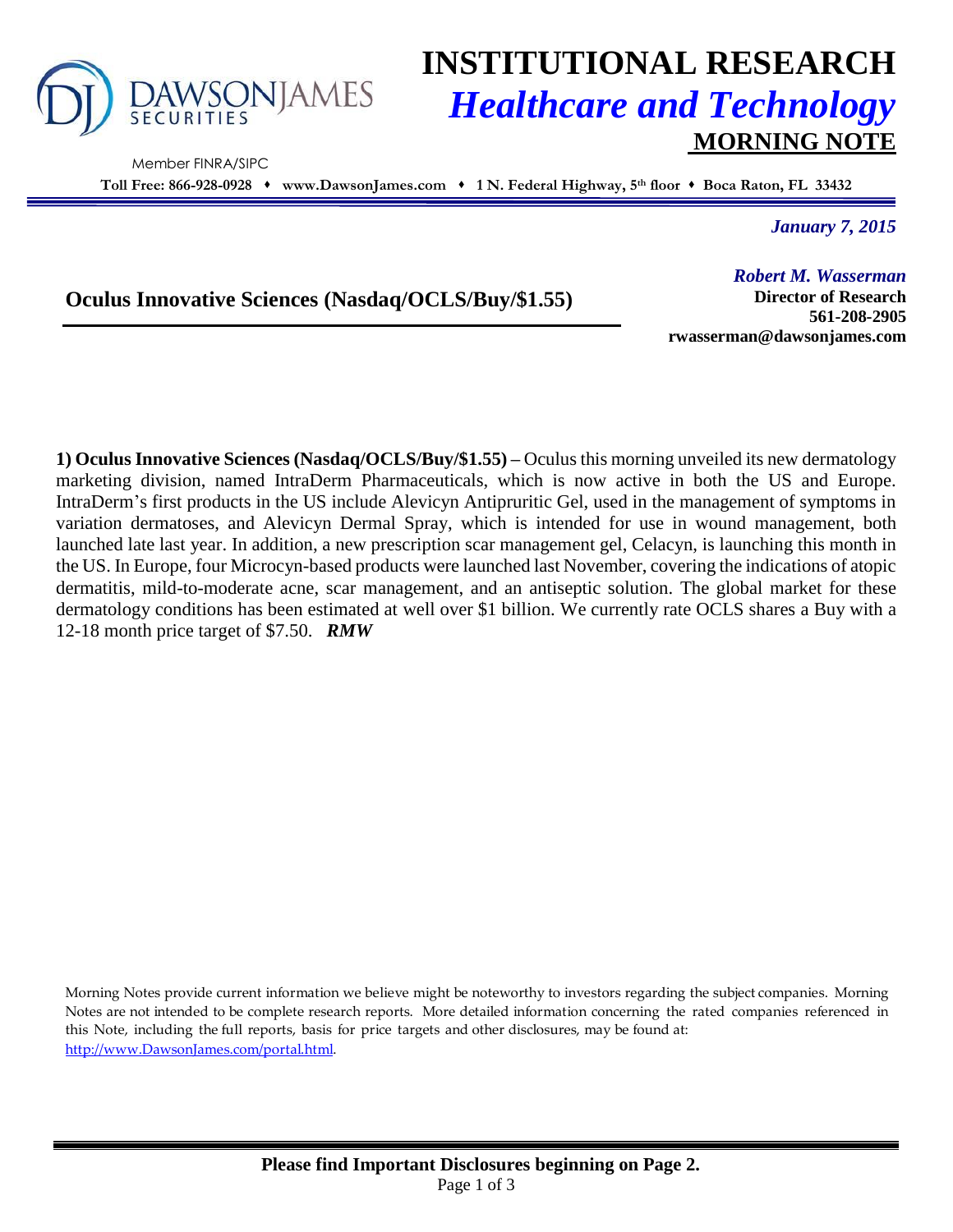

#### **Important Disclosures:**

Dawson James Securities, Inc. (the "Firm") is a member of the Financial Industry Regulatory Authority ("FINRA") and the Securities Investor Protection Corporation ("SIPC").

The Firm does not make a market in the securities of the profiled company. The Firm has received investment banking compensation from the company (s) profiled in this report (OCLS) and may seek compensation for investment banking services in the future from the profiled company (s). The Firm has not received other compensation from the profiled company(s) in the last 12 months.

Neither the research analyst(s) whose name appears on this report nor any member of his (their) household is an officer, director or advisory board member of these companies. The Firm and/or its directors and employees may own securities of the company(s) in this report and may increase or decrease holdings in the future. As of December 31, 2014, the firm as a whole did not beneficially own 1% or more of any class of common equity securities of any of the subject company (s) of this report (OCLS). The Firm, its officers, directors, analysts or employees may effect transactions in and have long or short positions in the securities (or options or warrants related to those securities) of the companies subject to this report. The Firm may effect transactions as principal or agent in those securities.

Analysts receive no direct compensation in connection with the Firm's investment banking business. All Firm employees, including the analyst(s) responsible for preparing this report, may be eligible to receive non-product or service specific monetary bonus compensation that is based upon various factors, including total revenues of the Firm and its affiliates as well as a portion of the proceeds from a broad pool of investment vehicles consisting of components of the compensation generated by investment banking activities, including but not limited to shares of stock and/or warrants, which may or may not include the securities referenced in this report.

Although the statements in this report have been obtained from and are based upon recognized statistical services, issuer reports or communications, or other sources that the Firm believes to be reliable, we cannot guarantee their accuracy. All opinions and estimates included in this report constitute the analyst's judgment as of the date of this report and are subject to change without notice.

The securities of the company discussed in this report may be unsuitable for investors depending on their specific investment objectives and financial position. This report is offered for informational purposes only, and does not constitute an offer or solicitation to buy or sell any securities discussed herein in any jurisdiction where such would be prohibited. Additional information is available upon request.

### **Ratings Definitions:**

- 1) **Buy**: the analyst believes the price of the stock will appreciate and produce a total return of at least 20% over the next 12-18 months;
- 2) **Neutra**l: the analyst believes the price of the stock is fairly valued for the next 12-18 months;
- 3) **Sel**l: the analyst believes the price of the stock will decline by at least 20% over the next 12-18 months and should be sold.

The following chart reflects the range of current research report ratings for all companies followed by the analysts of the Firm. The chart also reflects the research report ratings relating to those companies for which the Firm has performed investment banking services.